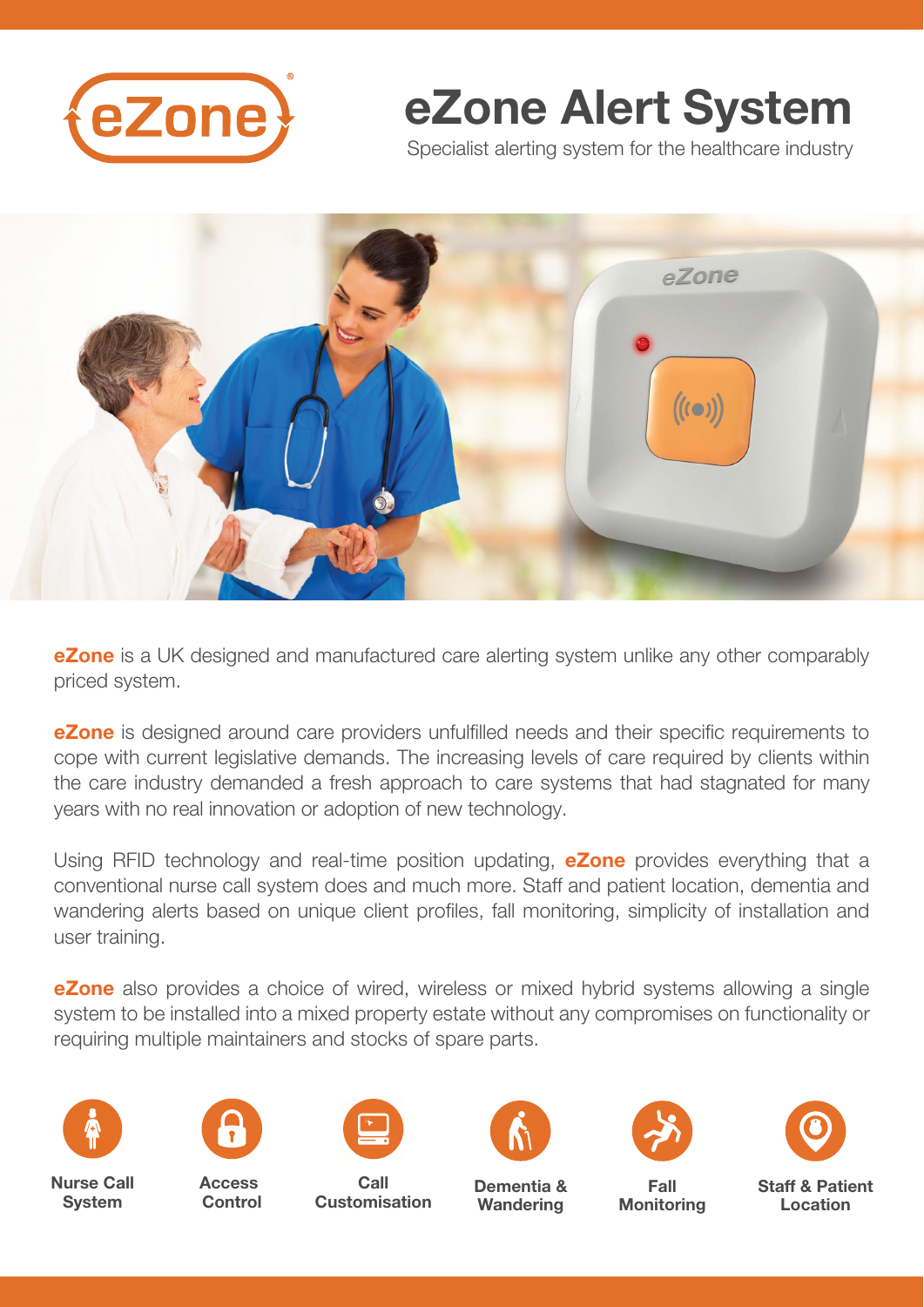### eZone Staff & Patient Location - in Real Time

Automatic staff location, all day, all night! No buttons to press, no ID cards to present, no forgetting to log out or not logging in at all. All activity is stored and recorded for audit trail and reporting. No more manual checklists or completing forms at the end of a shift.

Patient location is also simple - a pendant transmitter sends an alert which provides the client name and current location so staff don't waste time looking for a client who is in need of assistance – anywhere on site.



### eZone Dementia & Wandering

Each resident has their own care profile and risk assessment. Alarms can be raised if they leave their room, if they leave a floor level, if they leave the building or approach an area of risk such as a kitchen or stairwell. No requirement for door contacts or bed monitor sensors. Should a confused client enter another bedroom, an immediate alert is sent to staff so they can respond accordingly. When the staff member leaves a room the system logs them out automatically and records how long they were present.

### eZone - Simplicity!

Unlimited call types all defined by you activated from a single button, unlike other systems relying on multiple buttons in assorted colours – avoiding staff confusion, requiring minimal training and ensuring fast adoption by temporary or bank staff.

Automatic call cancellation, when a staff member enters the room the alarm status changes automatically to staff present, the staff name is logged and the call is reset. No buttons to press, no confusion, it's automatic. For additional staff assistance simply activate the single call point button  $-$  eZone will automatically raise the call to the next level.



## eZone Fall Monitoring

Fall monitoring is built in to every portable device as standard. It's not an extra, its included.

## eZone: Wired or wireless?

You choose! **eZone** works in both modes and devices can be switched from one to the other or mix and match in the same system. In new build situations a wired system may be preferred. When upgrading an existing wireless system, a damaged wired network or decor sensitive site a wire-free option can be installed.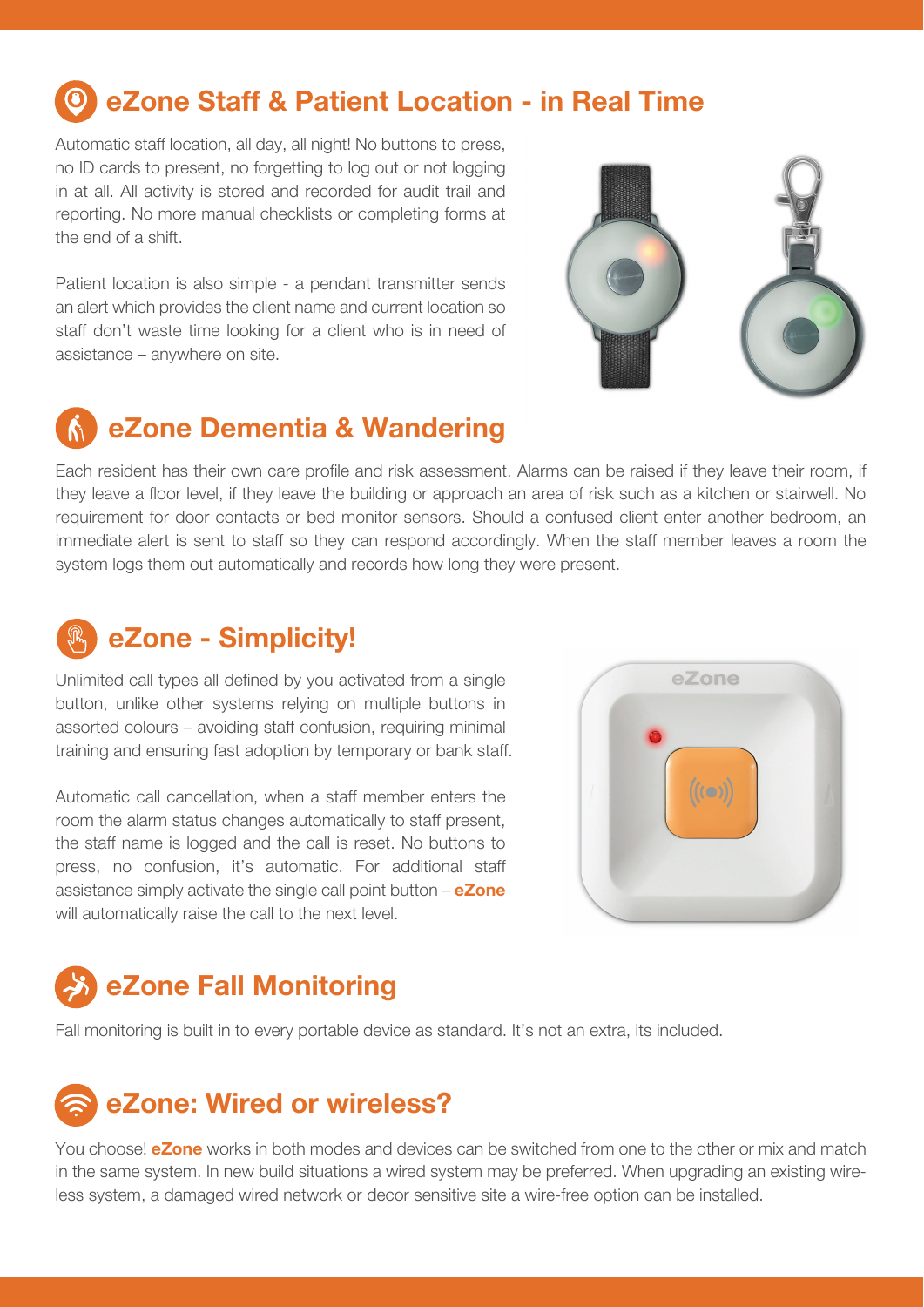## eZone display options - you decide!

### 1. Alphanumeric Pager

Easy to use alphanumeric pager with full text display and customised sound alerts for each call type. Enables busy staff to receive notifications on the move. There is no requirement for staff to attend a display and provides the option for a silent system.

### 2. Large Screen Displays

Ideal for corridors and staff bases, the large screen display provides a clear and easy to read notification of who is calling so staff know exactly where to respond.

### 3. LCD Monitor Screens

Available in a wide range of sizes to suit various locations, suitable for use in offices, nurse stations or lounges. Shows a list of active calls by priority or by time in alert. Optionally, a floor plan with room locations can be added, ideal for staff unfamiliar with the building layout.

### 4. Smart Phones and Tablets

Receive call alerts and notifications via a smart phone or tablet without having to return to a nurses station. Connects via an existing WiFi network.

### 5. DECT Phones and IP Handsets

Portable staff handsets working as a fully operational handset via the site telephone system or as an internal handset only. Features full text messaging of active calls, avoiding the requirement to carry multiple devices.









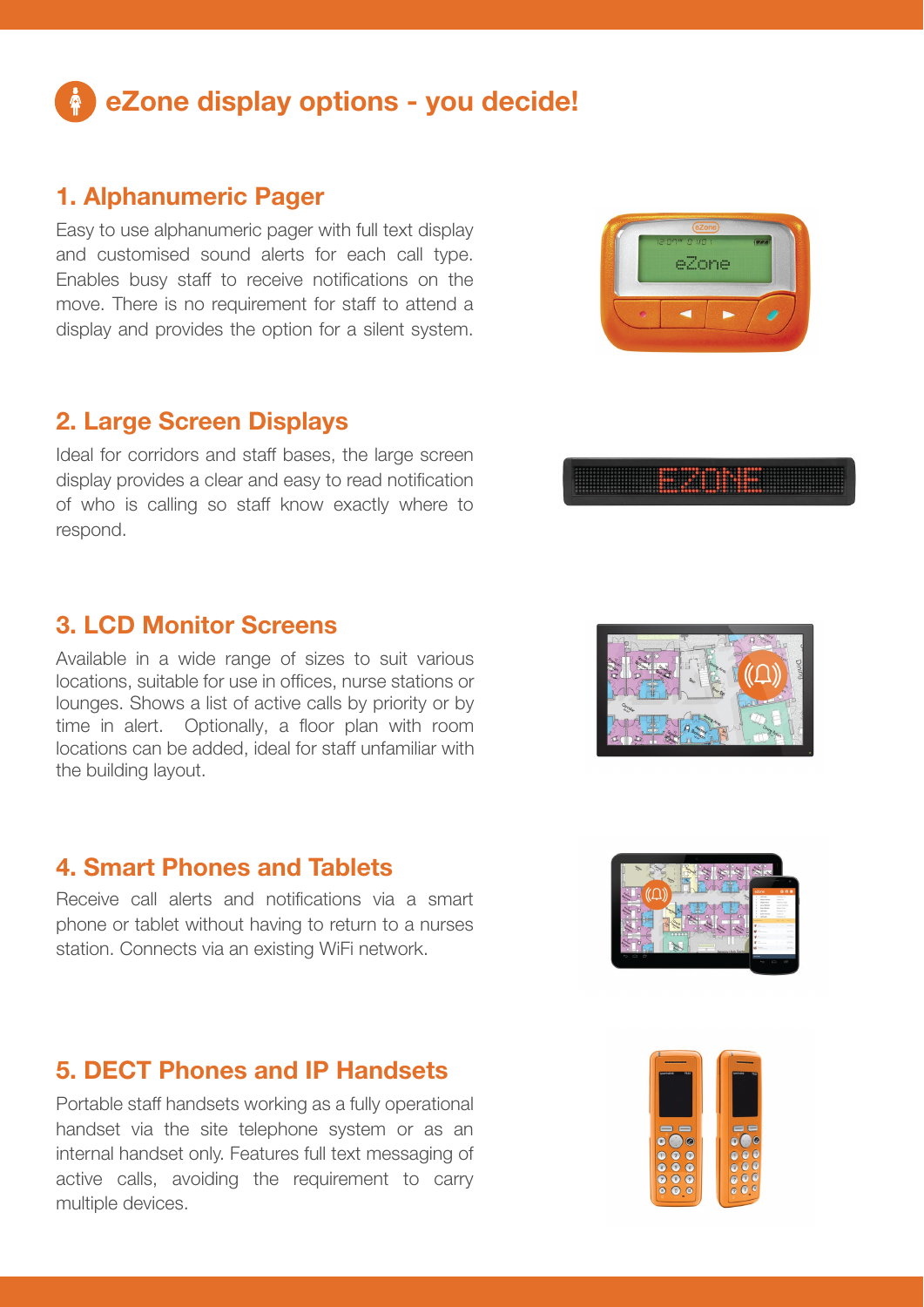## eZone Access Control

Not only do we provide call points for doors that alert if opened but these can also act as an access control system. If the staff or client fob has the required access level the door is automatically unlocked, if not the door remains closed and secure.

Any attempts to open an unauthorised door can be flagged and sent via an alert, so staff are always aware of what is happening.

## eZone Call Event Customisation

Call Event customisation – room by room, device by device. Every client is different and has varying requirements and reasons to call. **eZone** allows customised text per room and per client fob.

What might be a bed sensor for Mary in bedroom 1 can be a pear lead handset for Joe in bedroom 2.

### eZone Accessories

Fobs, Wandering and Fall Monitoring - all come as standard so that removes the cost for many of the accessories required by other systems.

Pear Lead Handsets - when a resident needs access to the system and they are away from the call point, our easy to grip pear leads are the perfect solution. Available in two cable lengths, with clips for securing to bedsheets and clothing.

Bed, Chair and Floor Sensors - are all available and plug directly into the  $2<sup>nd</sup>$  input on a call point – no need for dual adaptors, no need to remove the client handset and more importantly no need for a separate controller for a bed or chair sensor. A simple, elegant solution to an age old problem.



Patient Fobs – provide real time location and audit trail of client activity, which rooms have been visited, how many times did the resident call or fall, if the client is becoming more or less mobile over time or if they are interacting socially with others.

Staff Fobs – automated cancellation of call attendance, real time night time bed checking without the requirement to attend bedhead or remember to press buttons, automated access control to areas without the requirement for keypads, additional fobs or extra wiring.